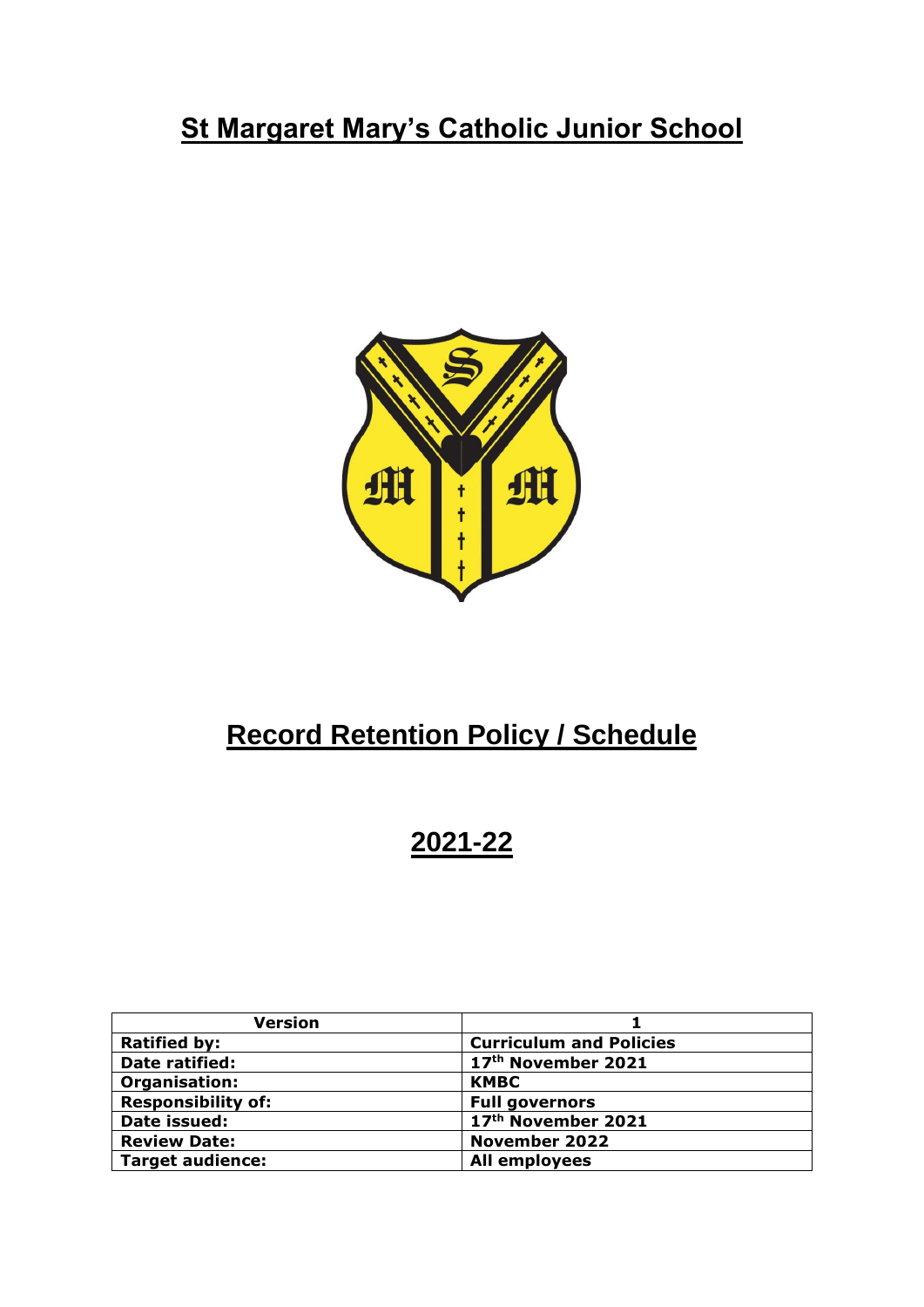# **DATA RETENTION POLICY**

The School has a responsibility to maintain its records and record keeping systems. When doing this, the School will take account of the following factors: -

- The most efficient and effective way of storing records and information;
- The confidential nature of the records and information stored;
- The security of the record systems used;
- Privacy and disclosure; and
- Their accessibility.

This policy does not form part of any employee's contract of employment and is not intended to have contractual effect. It does, however, reflect the School's current practice, the requirements of current legislation and best practice and guidance. It may be amended by the School from time to time and any changes will be notified to employees within one month of the date on which the change is intended to take effect. The School may also vary any parts of this procedure, including any time limits, as appropriate in any case.

# **DATA PROTECTION**

This policy sets out how long employment-related and pupil data will normally be held by us and when that information will be confidentially destroyed in compliance with the terms of the General Data Protection Regulation (GDPR) and the Freedom of Information Act 2000.

Data will be stored and processed to allow for the efficient operation of the School. The School's Data Protection Policy outlines its duties and obligations under the GDPR.

# **RETENTION SCHEDULE**

Information (hard copy and electronic) will be retained for at least the period specified in the attached retention schedule. When managing records, the School will adhere to the standard retention times listed within that schedule.

Paper records will be regularly monitored twice per academic year.

Electronic records will be regularly monitored twice per academic year.

The schedule is a relatively lengthy document listing the many types of records used by the school and the applicable retention periods for each record type. The retention periods are based on business needs and legal requirements.

# **DESTRUCTION OF RECORDS**

Where records have been identified for destruction they should be disposed of in an appropriate way. All information must be reviewed before destruction to determine whether there are special factors that mean destruction should be delayed, such as potential litigation, complaints or grievances.

All paper records containing personal information, or sensitive policy information should be shredded before disposal where possible. All other paper records should be disposed of by an appropriate waste paper merchant. All electronic information will be deleted.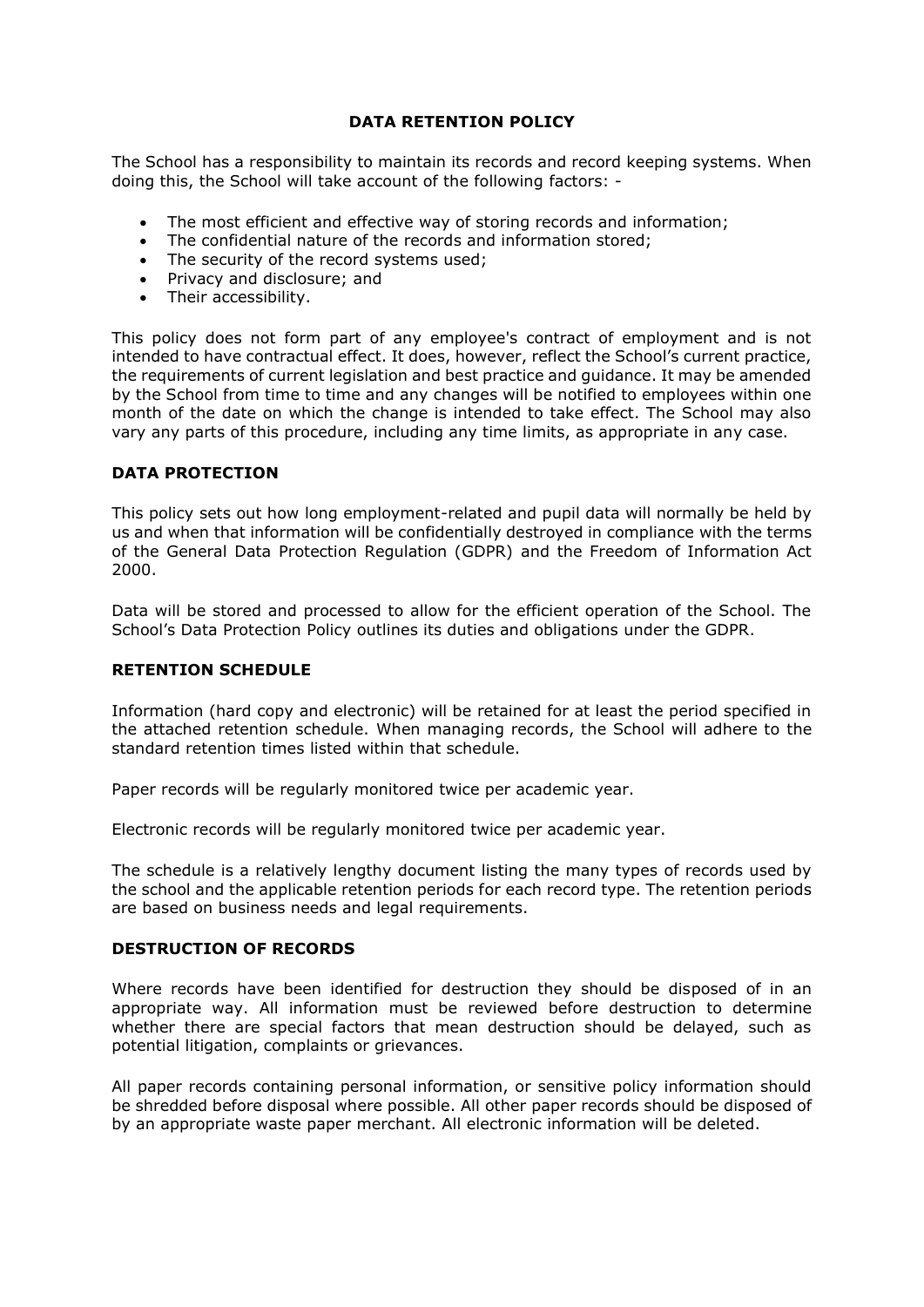The School maintains a database of records which have been destroyed and who authorised their destruction. When destroying documents, the appropriate staff member should record in this list at least: -

- File reference (or other unique identifier);
- File title/description;
- Number of files;
- Name of the authorising Officer;
- Date destroyed or deleted from system; and
- Person(s) who undertook destruction.

# **RECORD KEEPING OF SAFEGUARDING**

Any allegations made that are found to be malicious must not be part of the personnel records.

For any other allegations made, the School must keep a comprehensive summary of the allegation made, details of how the investigation was looked into and resolved and any decisions reached. This should be kept on the personnel files of the accused.

Any allegations made of sexual abuse should be preserved by the School for the term of an inquiry by the Independent Inquiry into Child Sexual Abuse. All other records (for example, the personnel file of the accused) should be retained until the accused has reached normal pension age or for a period of 10 years from the date of the allegation if that is longer. Guidance from the Independent Inquiry Child Sexual Abuse states that prolonged retention of personal data at the request of an Inquiry would not contravene data protection regulation provided the information is restricted to that necessary to fulfil potential legal duties that a School may have in relation to an Inquiry.

Whilst the Independent Inquiry into Child Sexual Abuse is ongoing, it is an offence to destroy any records relating to it. At the conclusion of the Inquiry, it is likely that an indication regarding the appropriate retention periods of the records will be made.

# **ARCHIVING**

Where records have been identified as being worthy of preservation over the longer term, arrangements should be made to transfer the records to the archives. A database of the records sent to the archives is maintained by the School Business Manager. The appropriate staff member, when archiving documents should record in this list the following information: -

- File reference (or other unique identifier);
- File title/description;
- Number of files; and
- Name of the authorising officer.

# **TRANSFERRING INFORMATION TO OTHER MEDIA**

Where lengthy retention periods have been allocated to records, members of staff may wish to consider converting paper records to other media such as digital media or virtual storage centres (such as cloud storage). The lifespan of the media and the ability to migrate data where necessary should always be considered.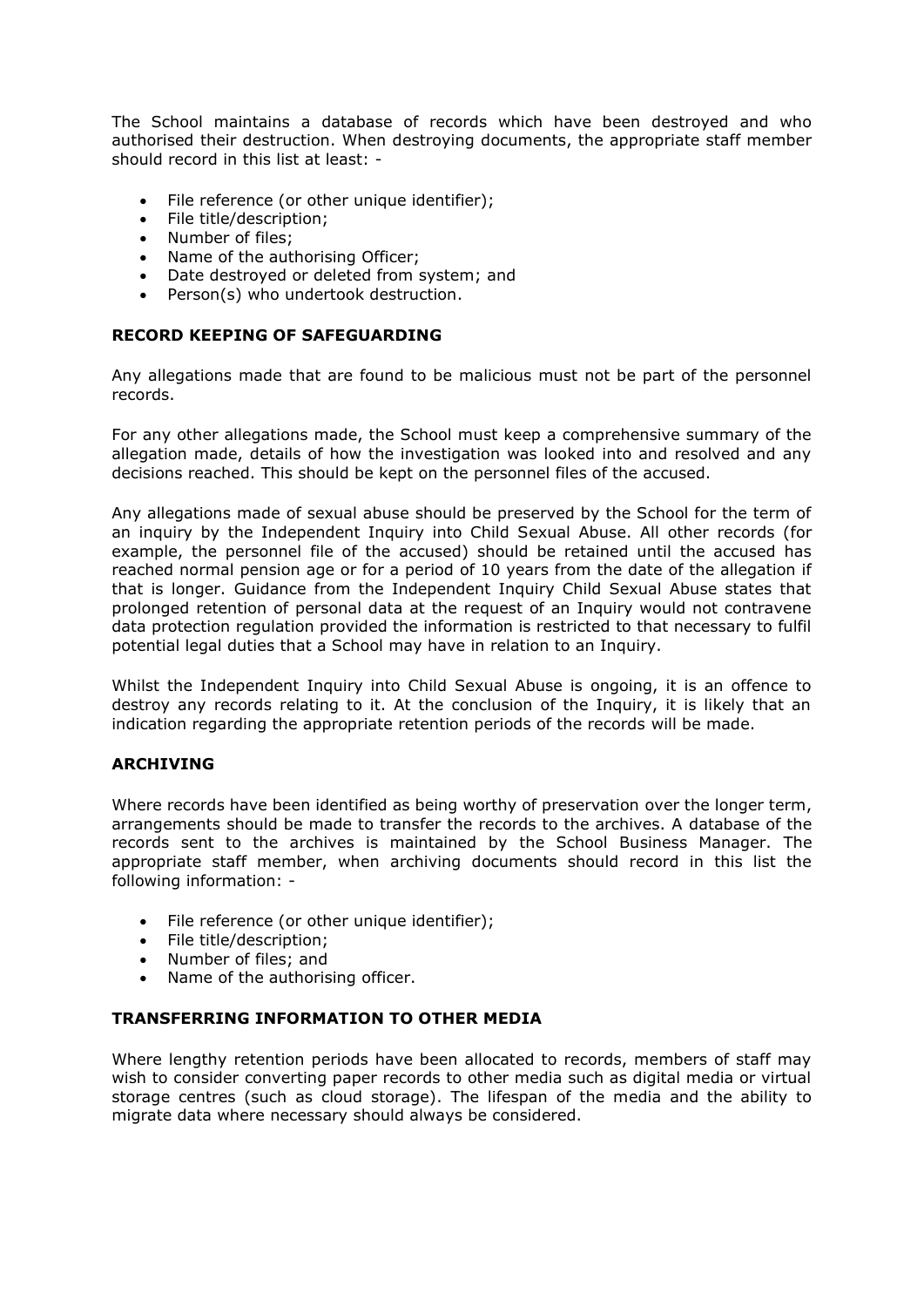# **TRANSFERRING INFORMATION TO ANOTHER SCHOOL**

We retain the Pupil's educational record whilst the child remains at the school. Once a pupil leaves the school, the file should be sent to their next school. The responsibility for retention then shifts onto the next school. We retain the file for a year following transfer in case any issues arise as a result of the transfer.

We may delay destruction for a further period where there are special factors such as potential litigation.

# **RESPONSIBILITY AND MONITORING**

The School Business Manager has primary and day-to-day responsibility for implementing this Policy. The Data Protection Officer, in conjunction with the School is responsible for monitoring its use and effectiveness and dealing with any queries on its interpretation. The Data Protection Officer will consider the suitability and adequacy of this policy and report improvements directly to management.

Internal control systems and procedures will be subject to regular audits to provide assurance that they are effective in creating, maintaining and removing records.

Management at all levels are responsible for ensuring those reporting to them are made aware of and understand this Policy and are given adequate and regular training on it.

# **EMAILS**

Emails accounts are not a case management tool in itself. Generally emails may need to fall under different retention periods (for example, an email regarding a health and safety report will be subject to a different time frame to an email which forms part of a pupil record). It is important to note that the retention period will depend on the content of the email and it is important that staff file those emails in the relevant areas to avoid the data becoming lost.

# **PUPIL RECORDS**

All Schools with the exception of independent schools, are under a duty to maintain a pupil record for each pupil. If a child changes schools, the responsibility for maintaining the pupil record moves to the next school. We retain the file for a year following transfer in case any issues arise as a result of the transfer.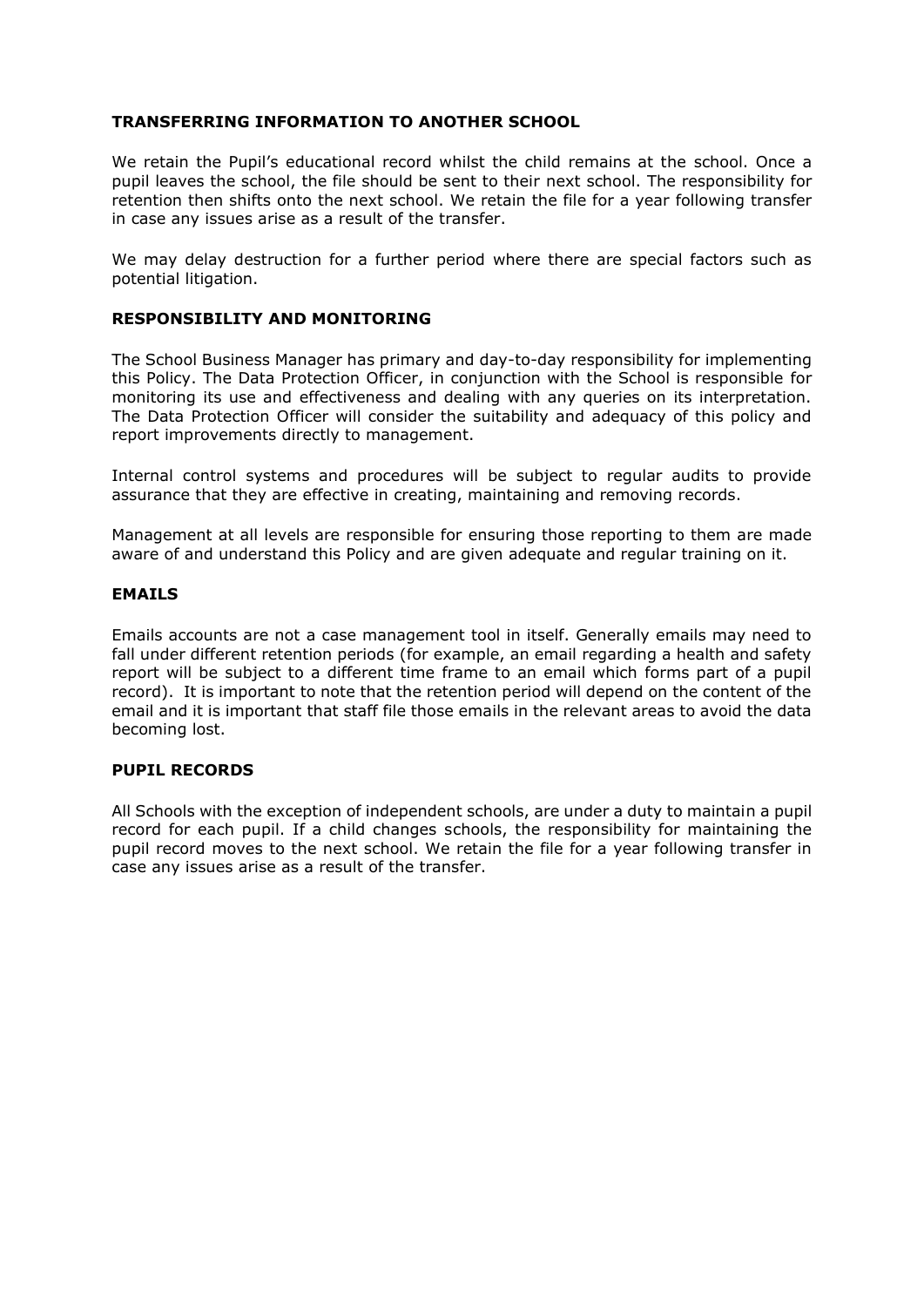# **RETENTION SCHEDULE**

| <b>FILE DESCRIPTION</b>                                                                                       | <b>RETENTION PERIOD</b>                                                                                                                                                                                                                                                                                             |
|---------------------------------------------------------------------------------------------------------------|---------------------------------------------------------------------------------------------------------------------------------------------------------------------------------------------------------------------------------------------------------------------------------------------------------------------|
| <b>Employment Records</b>                                                                                     |                                                                                                                                                                                                                                                                                                                     |
| Job applications and interview records of<br>unsuccessful candidates                                          | Six months after notifying unsuccessful<br>unless<br>the<br>candidates,<br>school<br>has<br>applicants' consent to keep their CVs for<br>future reference. In this case, application<br>forms will give applicants the opportunity<br>to object to their details being retained                                     |
| Job applications and interview records of<br>successful candidates                                            | 6 years after employment ceases                                                                                                                                                                                                                                                                                     |
| employment,<br>Written<br>particulars<br>of<br>contracts of employment and changes to<br>terms and conditions | 6 years after employment ceases                                                                                                                                                                                                                                                                                     |
| Right to work documentation including<br>identification documents                                             | 6 years after employment ceases                                                                                                                                                                                                                                                                                     |
| Immigration checks                                                                                            | years after the termination<br>Two<br>of<br>employment                                                                                                                                                                                                                                                              |
| DBS checks and disclosures of criminal<br>records forms                                                       | As soon as practicable after the check has<br>been completed and the outcome recorded<br>(i.e. whether it is satisfactory or not)<br>unless in exceptional circumstances (for<br>example to allow for consideration and<br>resolution of any disputes or complaints)<br>in which case, for no longer than 6 months. |
| Change of personal details notifications                                                                      | No longer than 6 months after receiving<br>this notification                                                                                                                                                                                                                                                        |
| Emergency contact details                                                                                     | Destroyed on termination                                                                                                                                                                                                                                                                                            |
| Personnel records                                                                                             | While employment continues and up to six<br>years after employment ceases                                                                                                                                                                                                                                           |
| Annual leave records                                                                                          | Six years after the end of tax year they<br>relate to or possibly longer if leave can be<br>carried over from year to year                                                                                                                                                                                          |
| Consents for the processing of personal<br>and sensitive data                                                 | For as long as the data is being processed<br>and up to 6 years afterwards                                                                                                                                                                                                                                          |
| <b>Working Time Regulations:</b><br>Opt out forms<br>Records of compliance with WTR                           | Two years from the date on which<br>they were entered into<br>Two years after the relevant period                                                                                                                                                                                                                   |
| Disciplinary records                                                                                          | 6 years after employment ceases                                                                                                                                                                                                                                                                                     |
| Training                                                                                                      | 6 years after employment ceases or length<br>of time required by the professional body                                                                                                                                                                                                                              |
| <b>Staff</b><br>where<br>relates<br>training<br>it<br>to<br>safeguarding or other child related training      | Date of the training plus 40 years                                                                                                                                                                                                                                                                                  |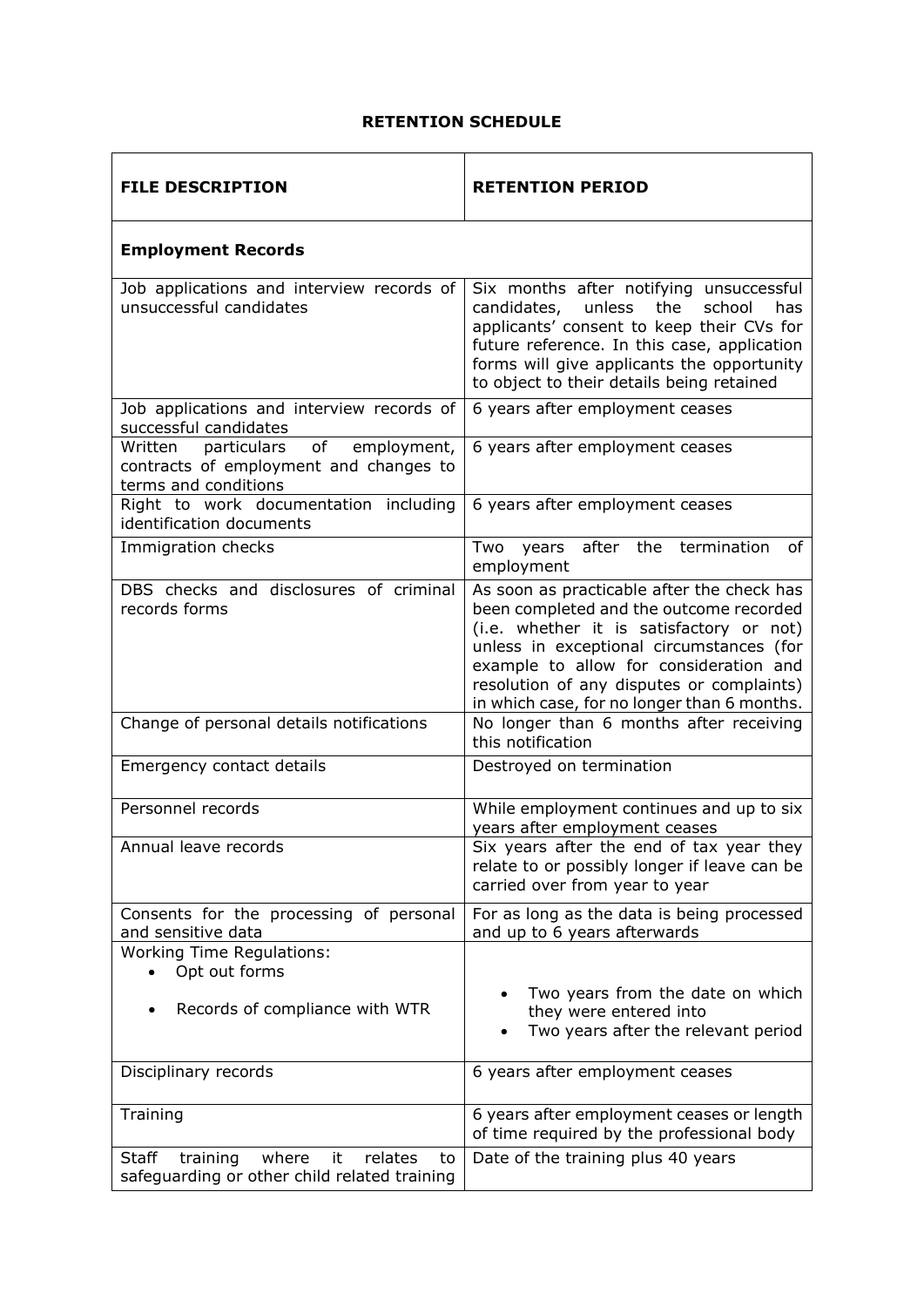| Annual appraisal/assessment records                                       | Current year plus 6 years                         |
|---------------------------------------------------------------------------|---------------------------------------------------|
| Professional Development Plans                                            | 6 years from the life of the plan                 |
| Allegations of a child protection nature                                  | 10 years from the date of the allegation or       |
| against a member of staff including where                                 | the person's normal retirement<br>age             |
| the allegation is founded                                                 | (whichever is longer). This should be kept        |
|                                                                           | under review.                                     |
|                                                                           | Malicious allegations should be removed.          |
| <b>Financial and Payroll Records</b>                                      |                                                   |
| Pension records                                                           | 12 years                                          |
| Retirement benefits schemes - notifiable                                  | 6 years from the end of the scheme year in        |
| events (for example, relating to incapacity)                              | which the event took place                        |
| Payroll and wage records                                                  | 6 years after end of tax year they relate to      |
| Maternity/Adoption/Paternity<br>Leave<br>records                          | 3 years after end of tax year they relate to      |
| <b>Statutory Sick Pay</b>                                                 | 3 years after the end of the tax year they        |
|                                                                           | relate to                                         |
| Current bank details                                                      | Until updated plus 3 years                        |
| <b>Bonus Sheets</b>                                                       | Current year plus 3 years                         |
| Time sheets/clock cards/flexitime                                         | Current year plus 3 years                         |
| Pupil Premium Fund records                                                | Date pupil leaves the provision plus 6 years      |
| National Insurance (schedule of payments)                                 | Current year plus 6 years                         |
| Insurance                                                                 | Current year plus 6 years                         |
| Overtime                                                                  | Current year plus 3 years                         |
| Annual accounts                                                           | Current year plus 6 years                         |
| Loans and grants managed by the School                                    | Date of last payment on the loan plus 12<br>years |
| All records relating to the creation and<br>management of budgets         | Life of the budget plus 3 years                   |
| Invoices, receipts, order books and                                       | Current financial year plus 6 years               |
| requisitions, delivery notices                                            |                                                   |
| <b>Student Grant applications</b>                                         | Current year plus 3 years                         |
| Pupil Premium Fund records                                                | Date pupil leaves the school plus 6 years         |
| School fund documentation (including but                                  | Current year plus 6 years                         |
| not limited to invoices, cheque books,<br>receipts, bank statements etc). |                                                   |
| Free school meals registers (where the                                    | Current year plus 6 years                         |
| register is used as a basis for funding)                                  |                                                   |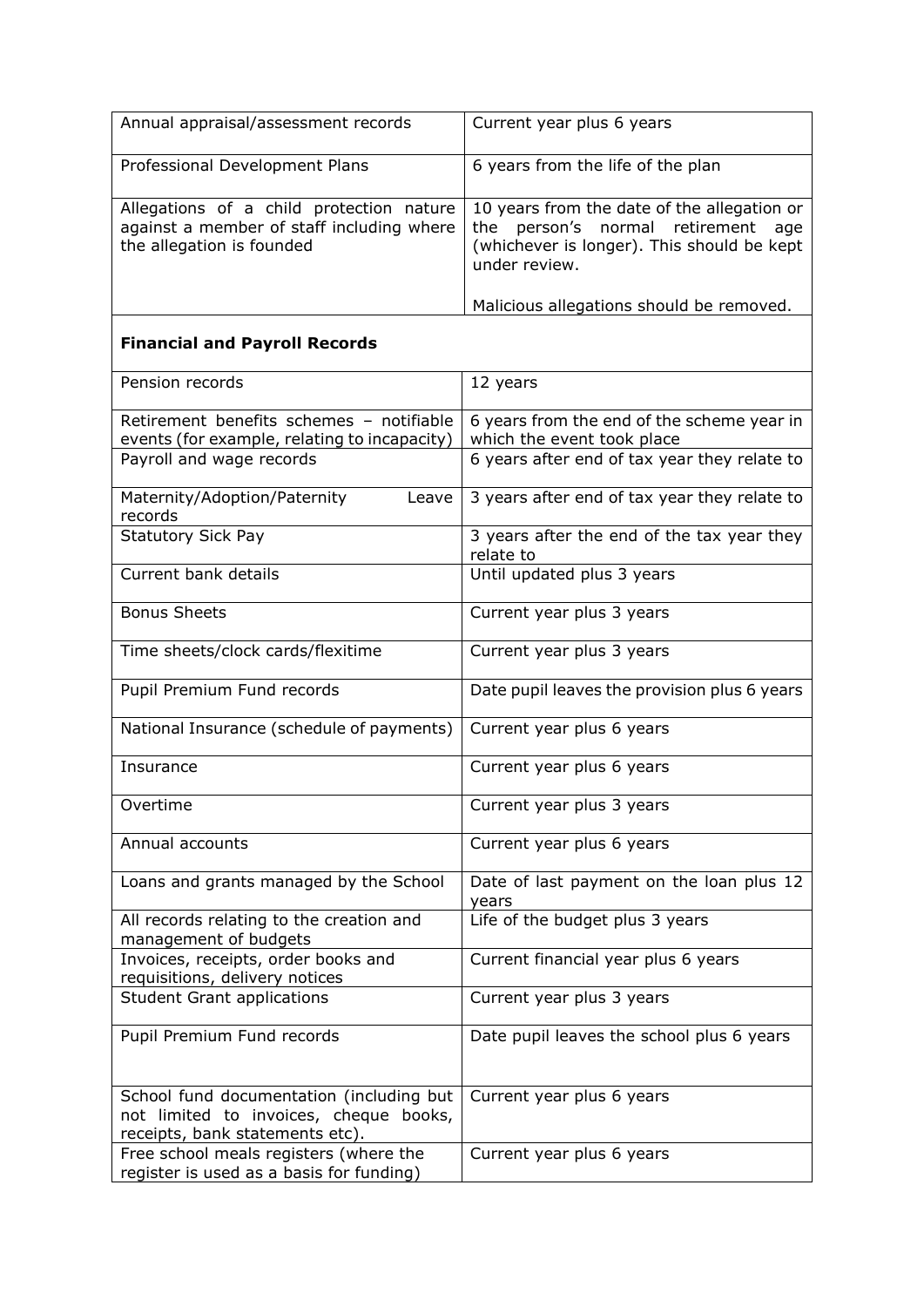| School meal registers and summary<br>sheets                                                                                                                           | Current year plus 3 years                                                                                         |
|-----------------------------------------------------------------------------------------------------------------------------------------------------------------------|-------------------------------------------------------------------------------------------------------------------|
| <b>Agreements and Administration Paperwork</b>                                                                                                                        |                                                                                                                   |
| Collective workforce agreements and past<br>agreements that could affect present<br>employees                                                                         | Permanently                                                                                                       |
| Trade union agreements                                                                                                                                                | 10 yeas after ceasing to be effective                                                                             |
| School Development Plans                                                                                                                                              | 3 years from the life of the plan                                                                                 |
| Visitors Book and Signing In Sheets                                                                                                                                   | 6 years                                                                                                           |
| Newsletters and circulars to staff, parents<br>and pupils                                                                                                             | 1 year (and the School may decide to<br>archive one copy)                                                         |
| Minutes of Senior Management Team<br>meetings                                                                                                                         | Date of the meeting plus 3 or as required                                                                         |
| Reports created by the Head Teacher or<br>the Senior Management Team.                                                                                                 | Date of the report plus a minimum of 3<br>years or as required                                                    |
| Records relating to the creation<br>and<br>publication of the school prospectus                                                                                       | Current academic year plus 3 years                                                                                |
| <b>Health and Safety Records</b>                                                                                                                                      |                                                                                                                   |
| Health and Safety consultations                                                                                                                                       | Permanently                                                                                                       |
| Health and Safety Risk Assessments                                                                                                                                    | Life of the risk assessment plus 3 years                                                                          |
| Health and safety Policy Statements                                                                                                                                   | Life of policy plus 3 years                                                                                       |
| Any records relating to any reportable<br>death, injury, disease or<br>dangerous<br>occurrence                                                                        | Date of incident plus 3 years provided that<br>all records relating to the incident are held<br>on personnel file |
| Accident reporting records relating to<br>individuals who are under 18 years of age<br>at the time of the incident                                                    | Accident book should be retained 3 years<br>after last entry in the book.                                         |
| Accident reporting records relating to<br>individuals who are over 18 years of age at<br>the time of the incident                                                     | Accident book should be retained 3 years<br>after last entry in the book                                          |
| Fire precaution log books                                                                                                                                             | Current year plus 3 years                                                                                         |
| Medical records and details of: -                                                                                                                                     | 40 years from the date of the last entry<br>made in the record                                                    |
| control of lead at work<br>employees exposed to asbestos<br>dust<br>records specified by the Control of<br>٠<br>Substances Hazardous to Health<br>Regulations (COSHH) |                                                                                                                   |
| Records of tests and examinations of<br>control systems and protection equipment<br>under COSHH                                                                       | 5 years from the date on which the record<br>was made                                                             |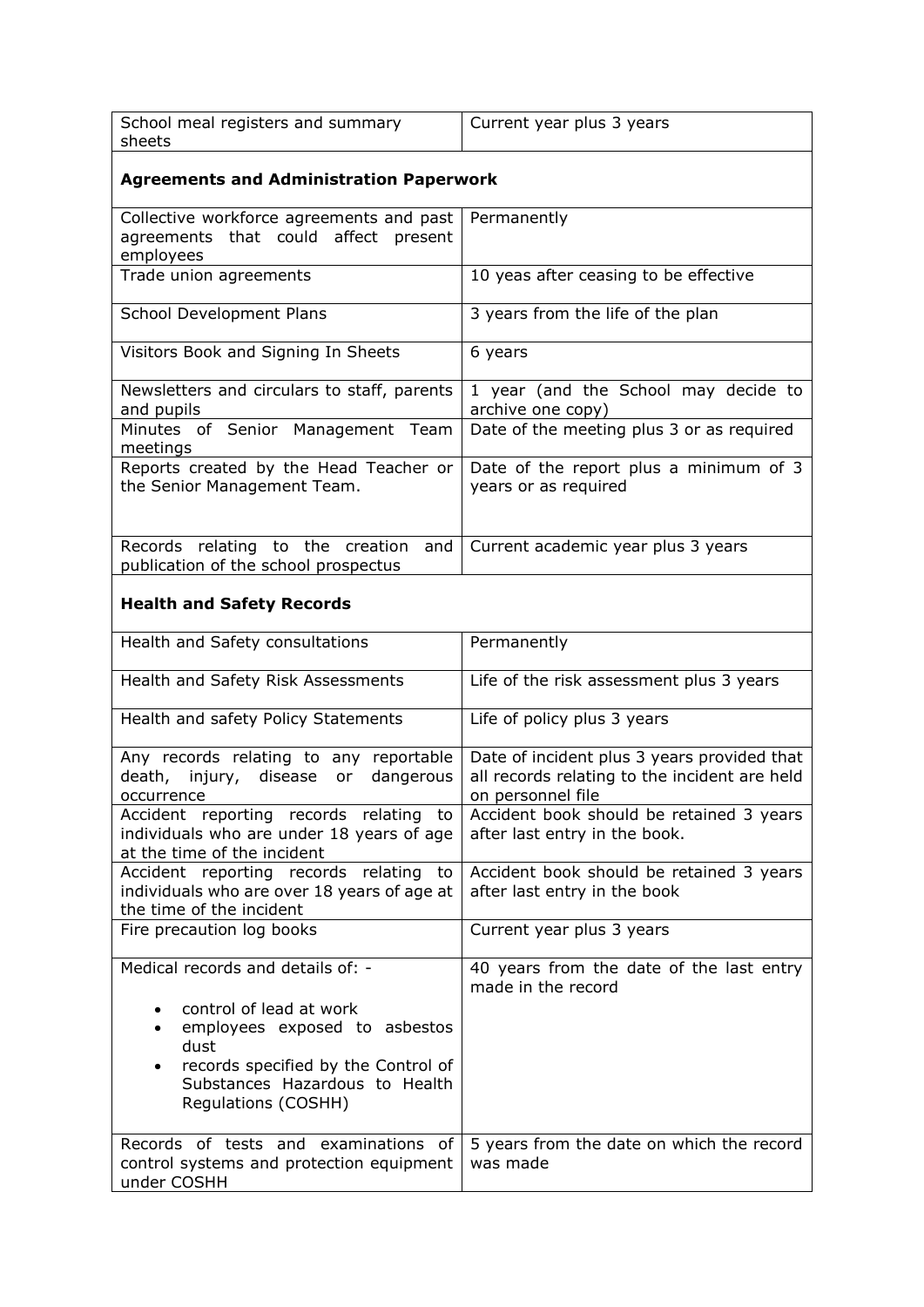| <b>Temporary and Casual Workers</b>                                                                   |                                                                                                 |
|-------------------------------------------------------------------------------------------------------|-------------------------------------------------------------------------------------------------|
| Records relating to hours worked and<br>payments made to workers                                      | 3 years                                                                                         |
| <b>Governing Body Documents</b>                                                                       |                                                                                                 |
| Instruments of government                                                                             | For the life of the School                                                                      |
| Meetings schedule                                                                                     | Current year                                                                                    |
| Minutes - principal set (signed)                                                                      | Generally kept for the life<br>of the<br>organisation                                           |
| Agendas - principal copy                                                                              | Where possible the agenda should be<br>stored with the principal set of the minutes             |
| Agendas - additional copies                                                                           | Date of meeting                                                                                 |
| documents<br>Policy<br>created<br>and<br>administered by the governing body                           | Until replaced.                                                                                 |
| Register of attendance at full governing<br>board meetings                                            | Date of last meeting in the book plus 6<br>years                                                |
| Annual reports required by the Department<br>of Education                                             | Date of report plus 10 years                                                                    |
| Records relating to complaints made to<br>and investigated by the governing body or<br>head teacher   | Major complaints: current year plus 6<br>years.                                                 |
|                                                                                                       | If negligence involved: current year plus<br>15 years.                                          |
|                                                                                                       | If child protection or safeguarding issues<br>are involved then: current year plus 40<br>years. |
| Correspondence sent and received by the<br>governing body or head teacher                             | correspondence<br>General<br>should<br>be<br>retained for current year plus 3 years.            |
| Records relating to the terms of office of<br>serving governors, including evidence of<br>appointment | Date appointment ceases plus 6 years                                                            |
| Register of business interests                                                                        | Date appointment ceases plus 6 years                                                            |
| Records relating to the training required<br>and received by governors                                | Date appointment ceases plus 6 years                                                            |
| Records relating to the appointment of a<br>clerk to the governing body                               | Date on which clerk appointment ceases<br>plus 6 years                                          |
| Governor personnel files                                                                              | Date of appointment plus 6 years                                                                |
| <b>Pupil Records</b>                                                                                  |                                                                                                 |
| <b>Details</b><br>0f<br>whether<br>admission<br>is<br>successful/unsuccessful                         | 1 year from the date of admission/non-<br>admission                                             |
| Proof of address supplied by parents as<br>part of the admissions process                             | Current year plus 1 year                                                                        |
| Admissions register                                                                                   | Entries to be preserved for three years<br>from date of entry                                   |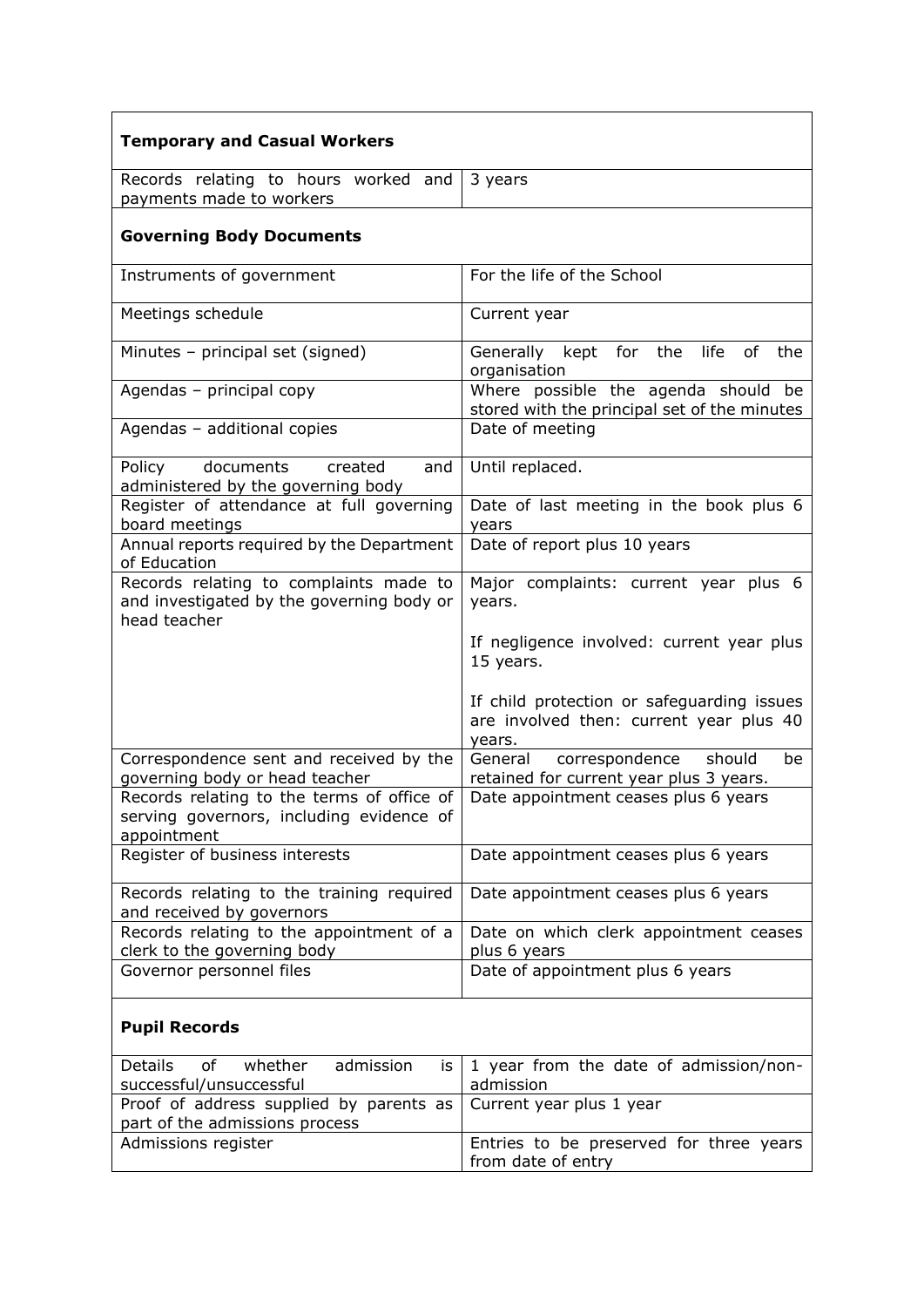| Pupil Record                                                                                                                                                                                          | Primary - Whilst the child attends the<br>School.                                                                                                                                                                               |
|-------------------------------------------------------------------------------------------------------------------------------------------------------------------------------------------------------|---------------------------------------------------------------------------------------------------------------------------------------------------------------------------------------------------------------------------------|
| <b>Attendance Registers</b>                                                                                                                                                                           | 3 years from the date of entry                                                                                                                                                                                                  |
| Correspondence relating to any absence<br>(authorised or unauthorised)                                                                                                                                | Current academic year plus 2 years                                                                                                                                                                                              |
| Special Educational Needs files, reviews<br>and Education, Health and Care Plan,<br>including advice and information provided<br>to parents regarding educational needs<br>and accessibility strategy | Date of birth of the pupil plus 31 years<br>(Education, Health and Care Plan is valid<br>until the individual reaches the age of 25<br>years - the retention period adds an<br>additional 6 years from the end of the<br>plan). |
| Child protection information (to be held in<br>a separate file).                                                                                                                                      | DOB of the child plus 25 years then review<br>Note: These records will be subject to any<br>instruction given by IICSA                                                                                                          |
| Exam results (pupil copy)                                                                                                                                                                             | 1-3 years from the date the results are<br>released.                                                                                                                                                                            |
| Examination results (school's copy)                                                                                                                                                                   | Current year plus 6 years                                                                                                                                                                                                       |
| Allegations of sexual abuse                                                                                                                                                                           | For the time period of an inquiry by the<br>Independent Inquiry into Child Sexual<br>Abuse.                                                                                                                                     |
| Records relating to any allegation of a child<br>protection nature against a member of<br>staff                                                                                                       | Until the accused normal retirement age or<br>10 years from the date of the allegation<br>(whichever is the longer)                                                                                                             |
| Consents relating to school activities as<br>part of GDPR compliance (for example,<br>consent to be sent circulars or mailings)                                                                       | Consent will last whilst the pupil attends<br>the school.                                                                                                                                                                       |
| Pupil's work                                                                                                                                                                                          | Where possible, returned to pupil at the<br>end of the academic year (provided the<br>School have their own internal policy to<br>this effect). Otherwise, the work should be<br>retained for the current year plus 1 year.     |
| Mark books                                                                                                                                                                                            | Current year plus 1 year.                                                                                                                                                                                                       |
| Schemes of work                                                                                                                                                                                       | Current year plus 1 year                                                                                                                                                                                                        |
| Timetable                                                                                                                                                                                             | Current year plus 1 year                                                                                                                                                                                                        |
| Class record books                                                                                                                                                                                    | Current year plus 1 year                                                                                                                                                                                                        |
| Record of homework set                                                                                                                                                                                | Current year plus 1 year                                                                                                                                                                                                        |
| Photographs of pupils                                                                                                                                                                                 | For the time the child is at the School and<br>for a short while after.                                                                                                                                                         |
|                                                                                                                                                                                                       | Please note select images may also be kept<br>for longer (for example to illustrate history<br>of the school).                                                                                                                  |
| Parental consent forms for school trips<br>where there has been no major incident                                                                                                                     | End of the trip or end of the academic year<br>(subject to a risk assessment carried out<br>by the School)                                                                                                                      |
| Parental permission slips for school trips<br>where there has been a major incident                                                                                                                   | Date of birth of the pupil involved in the<br>incident plus 25 years. Permission slips for                                                                                                                                      |